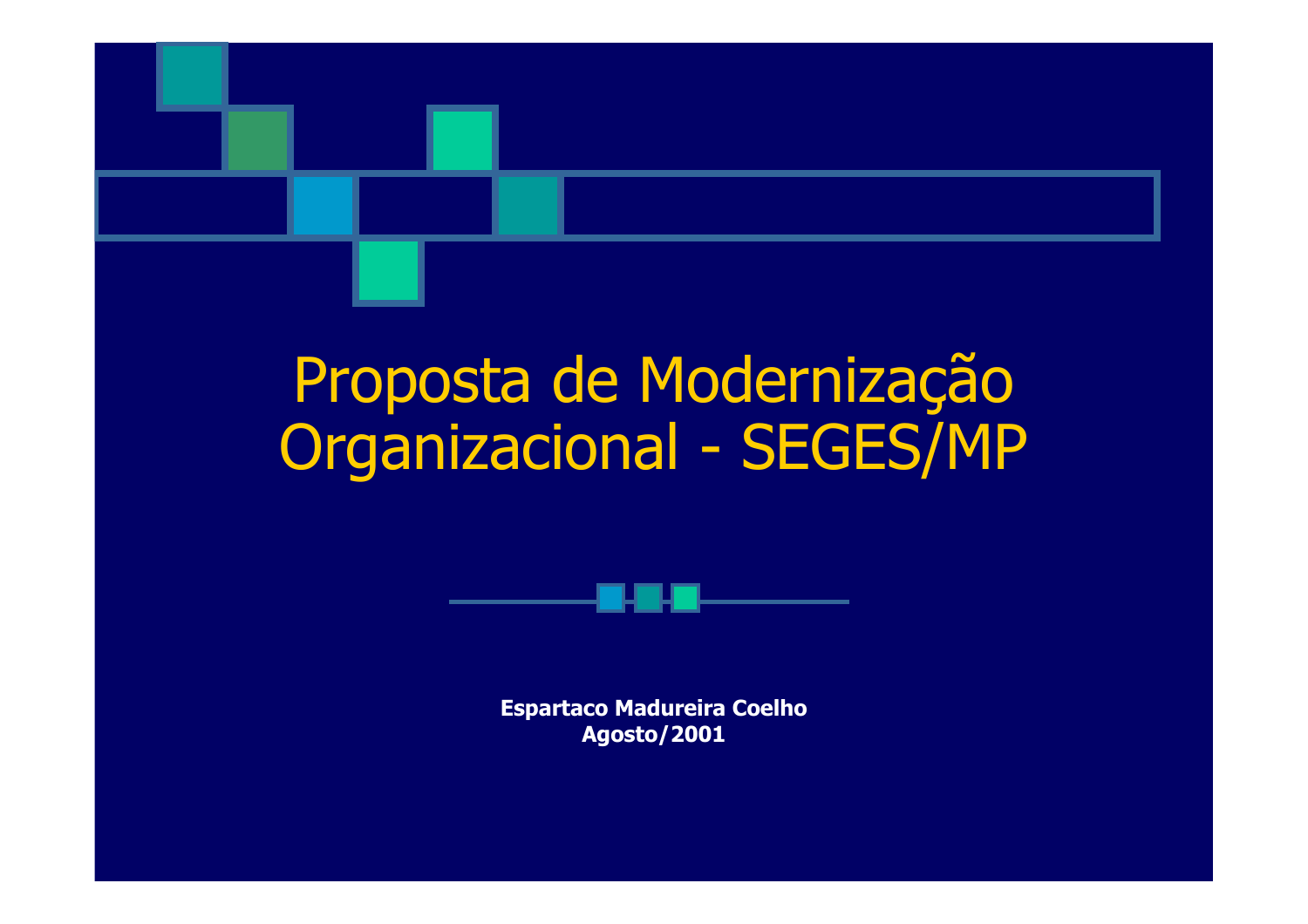

"Escrever é fácil. Você começa com uma majúscula e termina com um ponto final. No meio, coloca idéias."

PABLO NERUDA, poeta chileno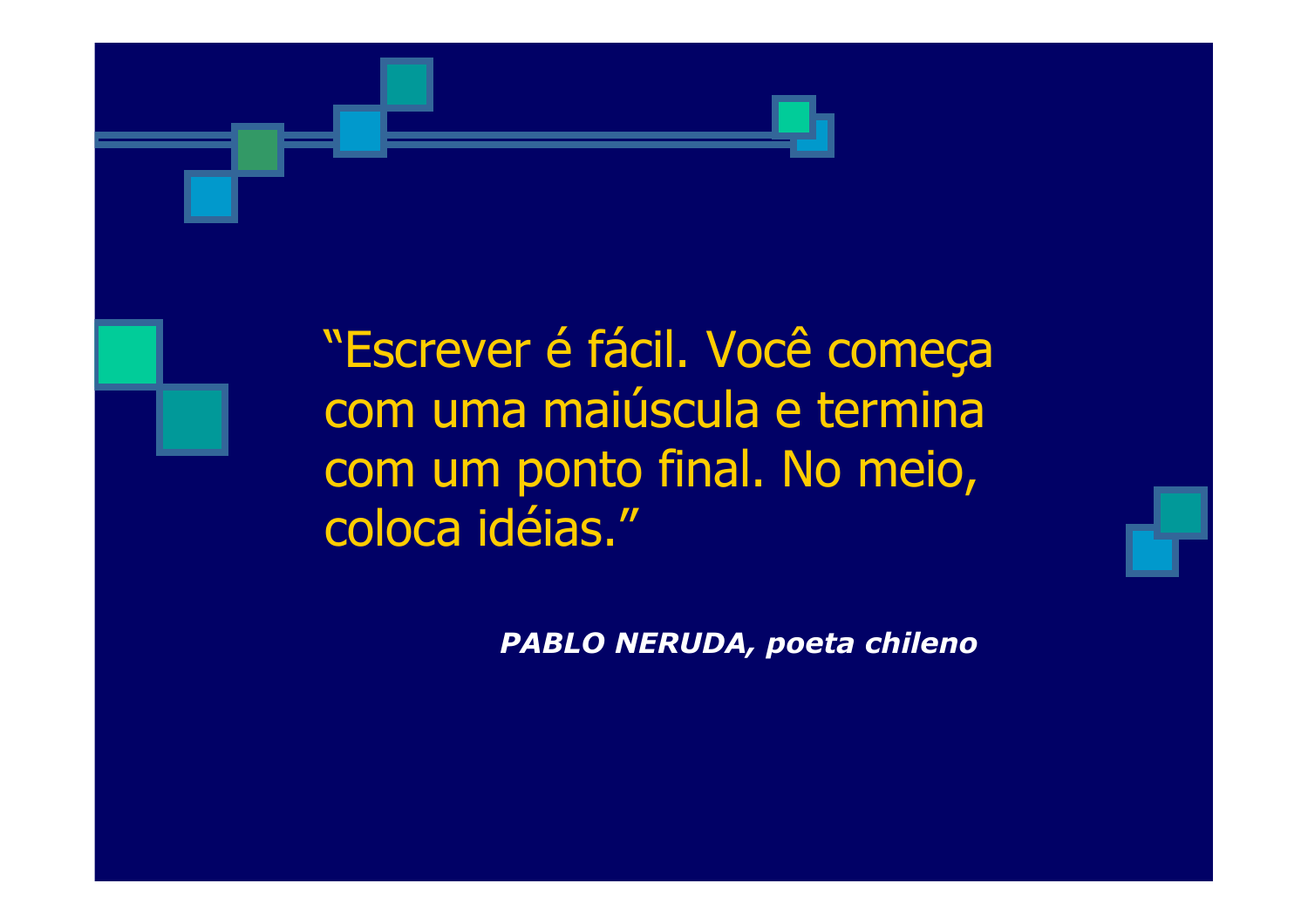### Mudanças e Desafios

• Como propor políticas e diretrizes para a modernização do Estado?

Como integrar programas, ações e equipes?

Como evoluir para estrutura organizacional mais moderna e flexível?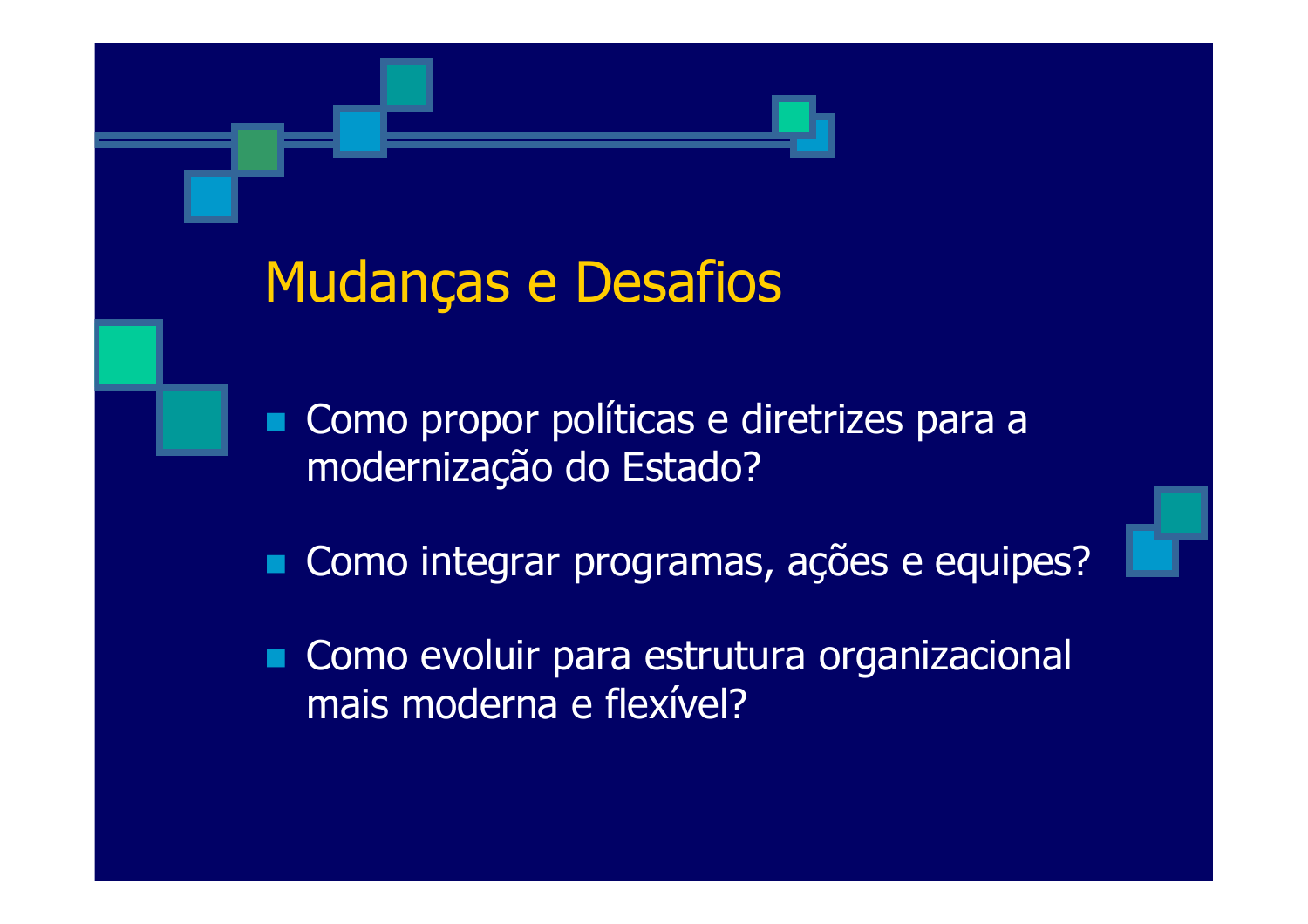### Meta e Objetivos

- Transformação Organizacional da  $\blacksquare$ Administração Pública
- Novas estruturas de trabalho
- Maior integração das equipes  $\blacksquare$
- Fortalecer visão global/sistêmica
- Maior sinergia e eficiência das ações
- **Maior transparência**
- Maior capacidade propositiva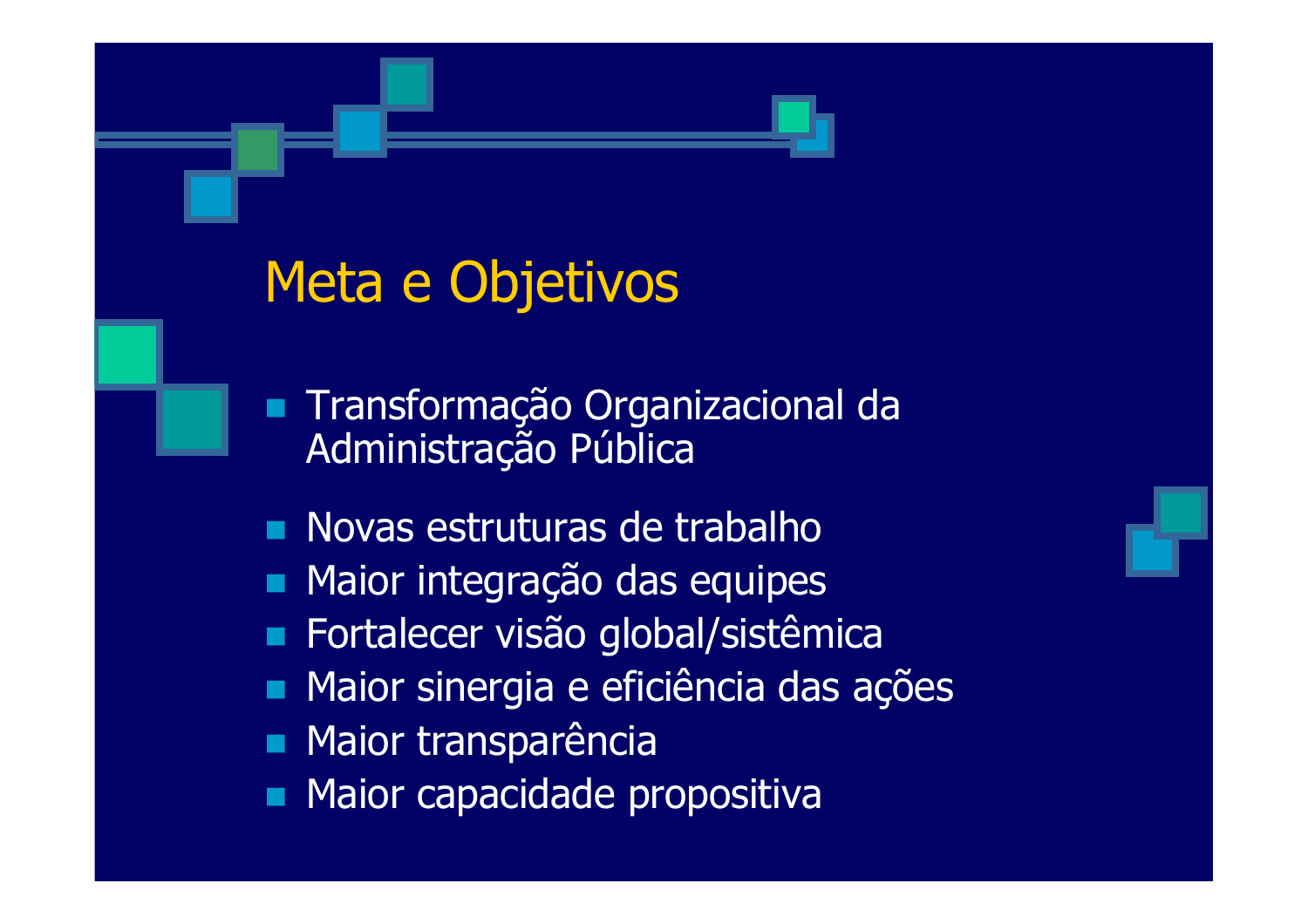### Situação Atual

Programas interdependentes mas não integrados

Equipes isoladas e com conhecimentos tópicos

Falta de informações sobre ações e resultados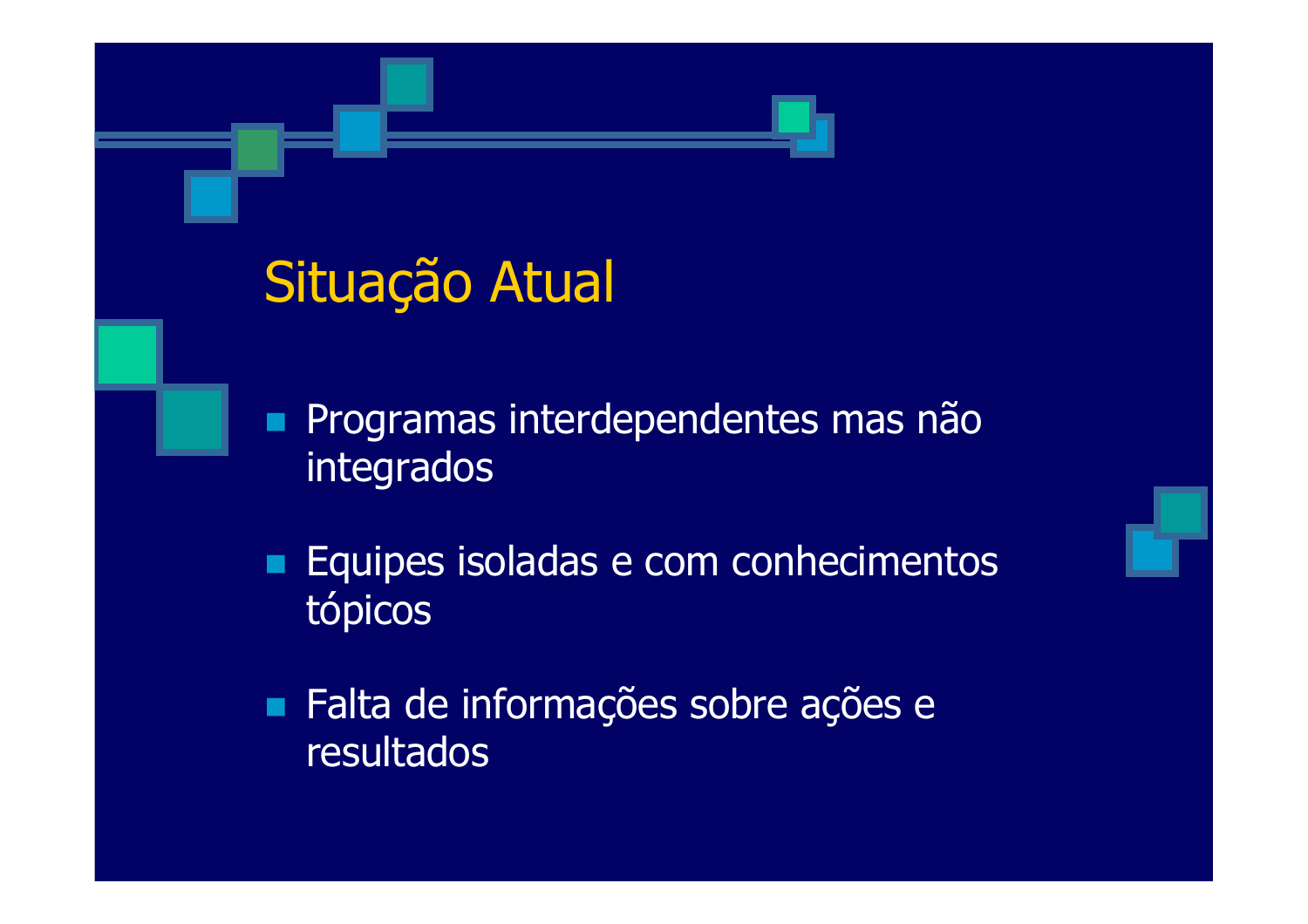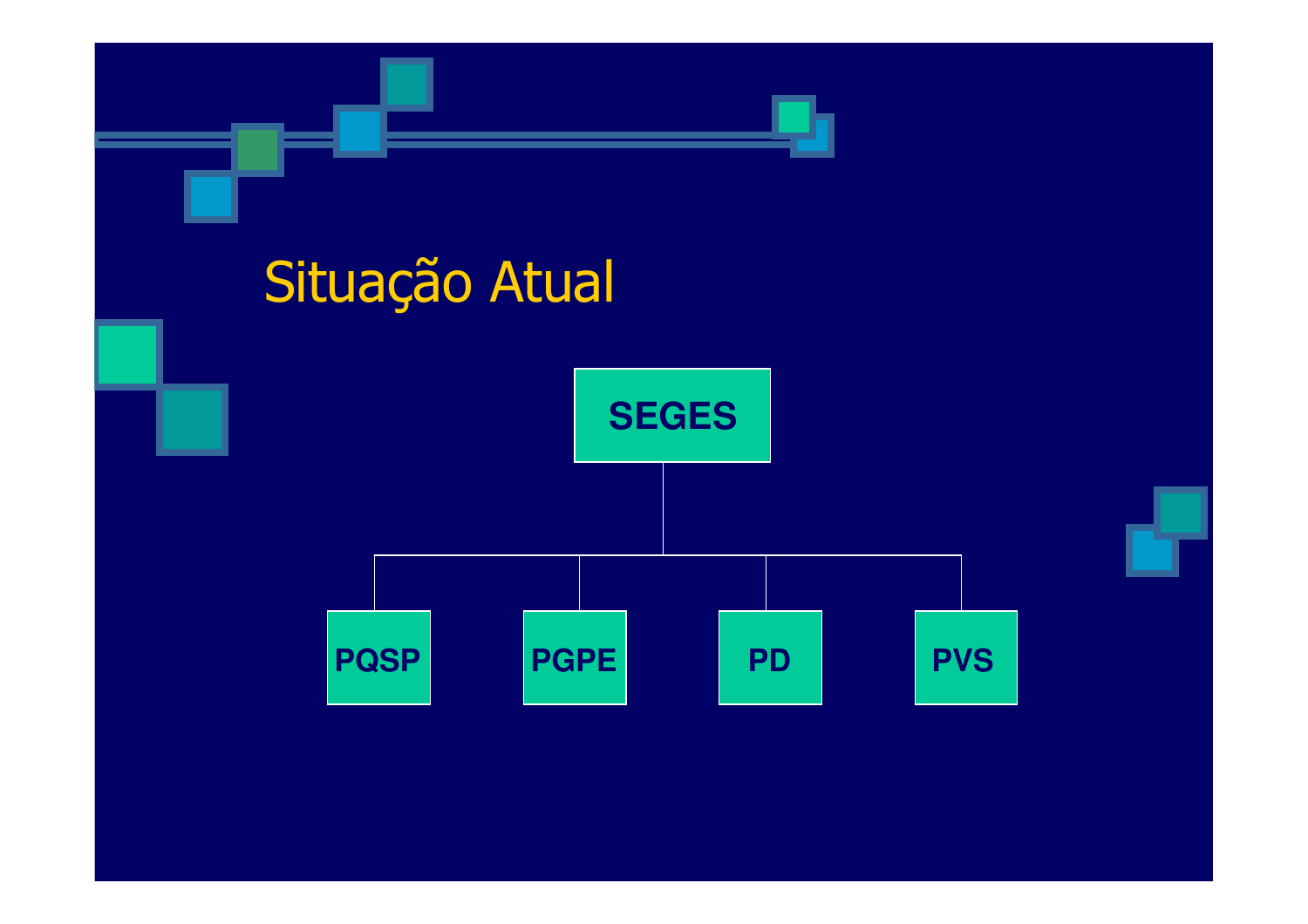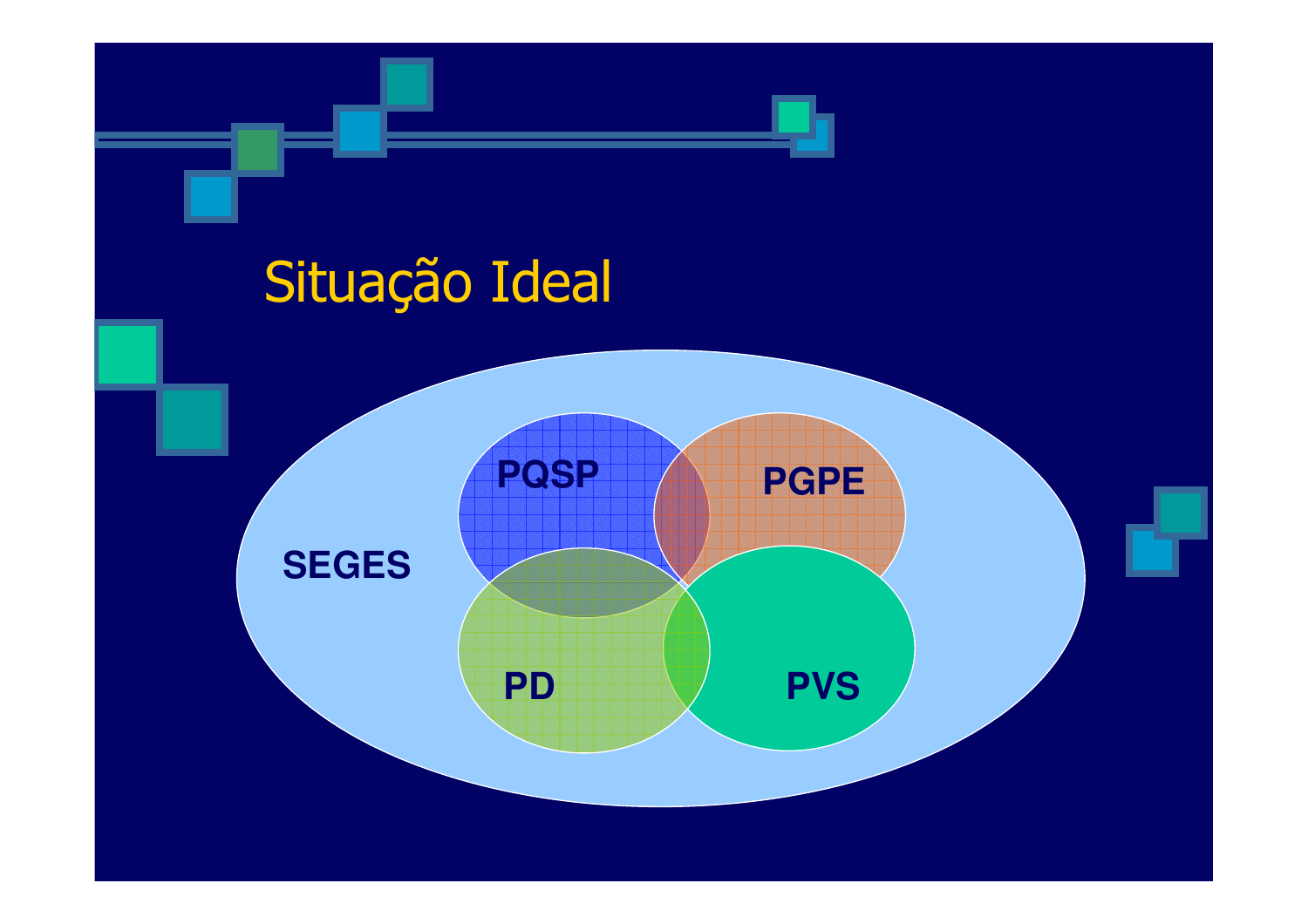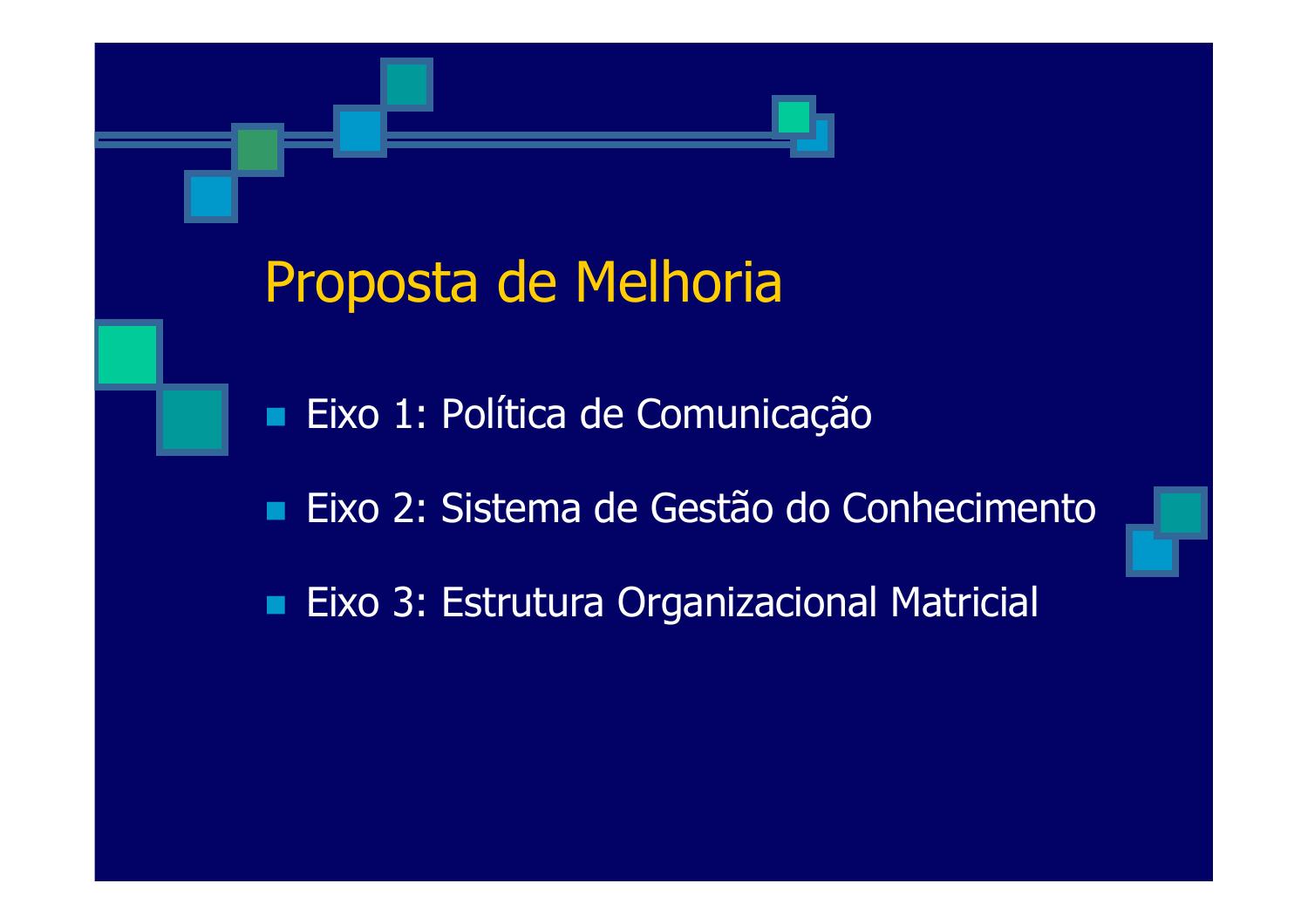## Eixo 1: Política de Comunicação

Identificar objetivos, atores e ações **D** 

- Integração com Plano Diretor de TI  $\blacksquare$
- Integração de sistemas e websites
- **INFORMATIVO eletrônico**
- Uso de ferramentas de trabalho cooperativo (comunidades virtuais)

Manter Equipe permanentemente informada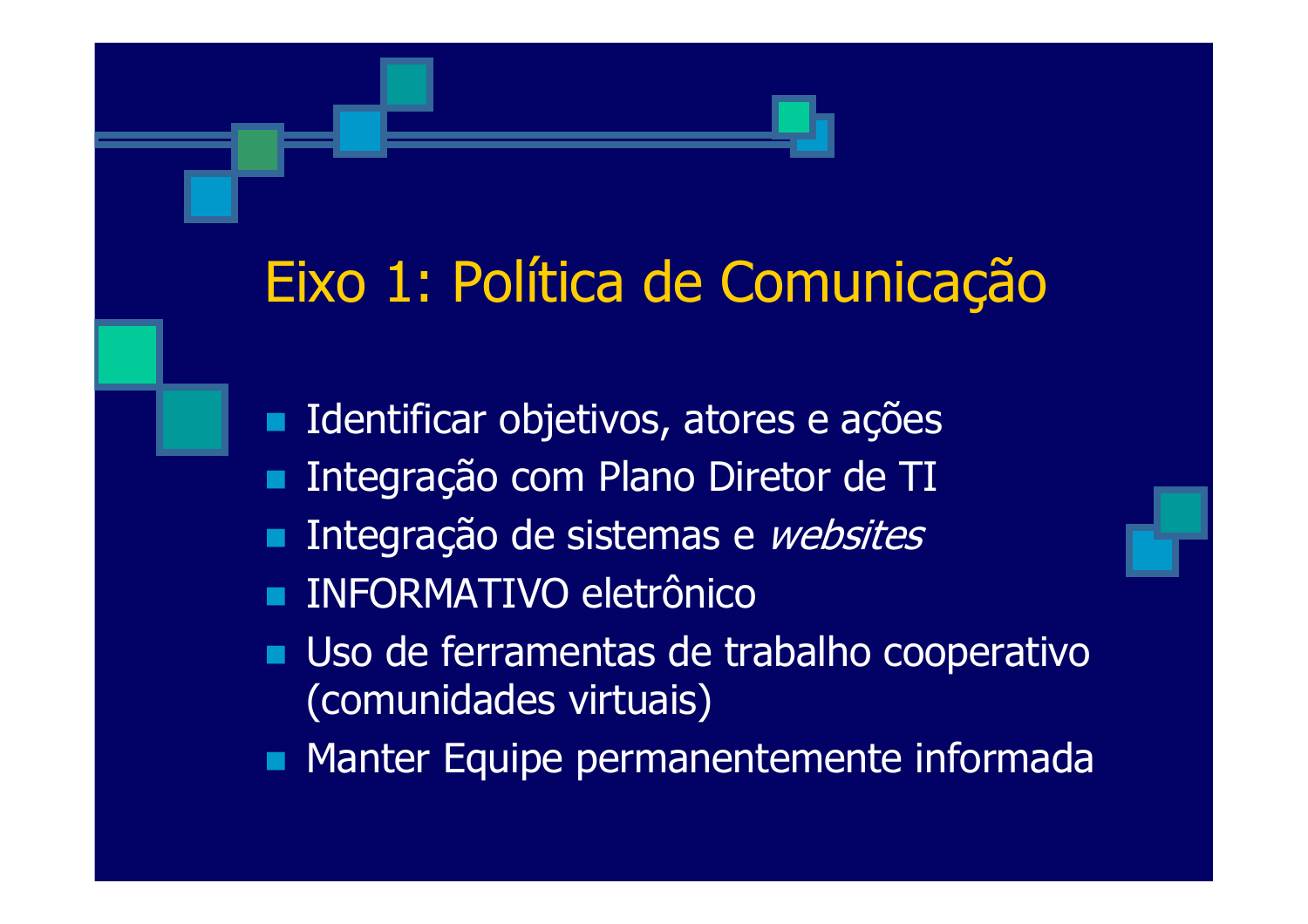# Eixo 2: Sistema de Gestão do Conhecimento

Organizar conhecimento utilizado

- Facilitar o acesso ao conhecimento existente (nacional e internacional)
- Propiciar adequação e uso compartilhado
- Identificar fontes & futuras parcerias
- Incentivar a inovação e a geração  $\blacksquare$
- Manter Equipe permanentemente atualizada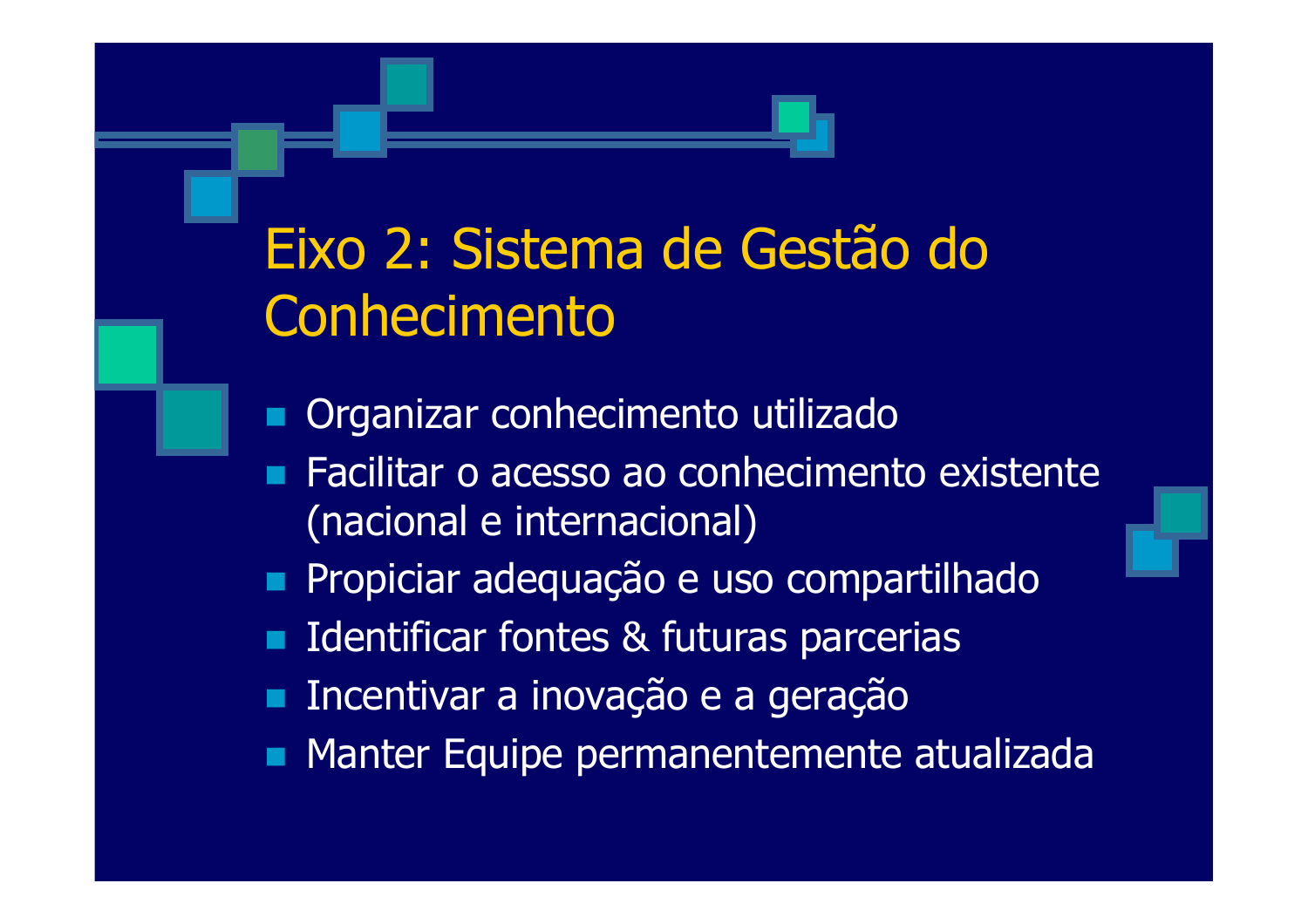### Eixo 3: Estrutura Matricial

- Ambiente de inovação e colaboração  $\blacksquare$ 
	- Exemplos de novos "centros de atuação":
		- Relacionamento com Clientes (CRM)
		- Controle & Planejamento (ERP)  $2.$
		- Aquisições (e-Procurement)  $3.$
		- Redes de Valor e Melhoria (Supply Chain)  $4<sub>1</sub>$
		- Colaboração & Parcerias Institucionais (G2G)  $5<sub>1</sub>$
		- Capital Intelectual & Gestão do Conhecimento (KM)  $6<sub>1</sub>$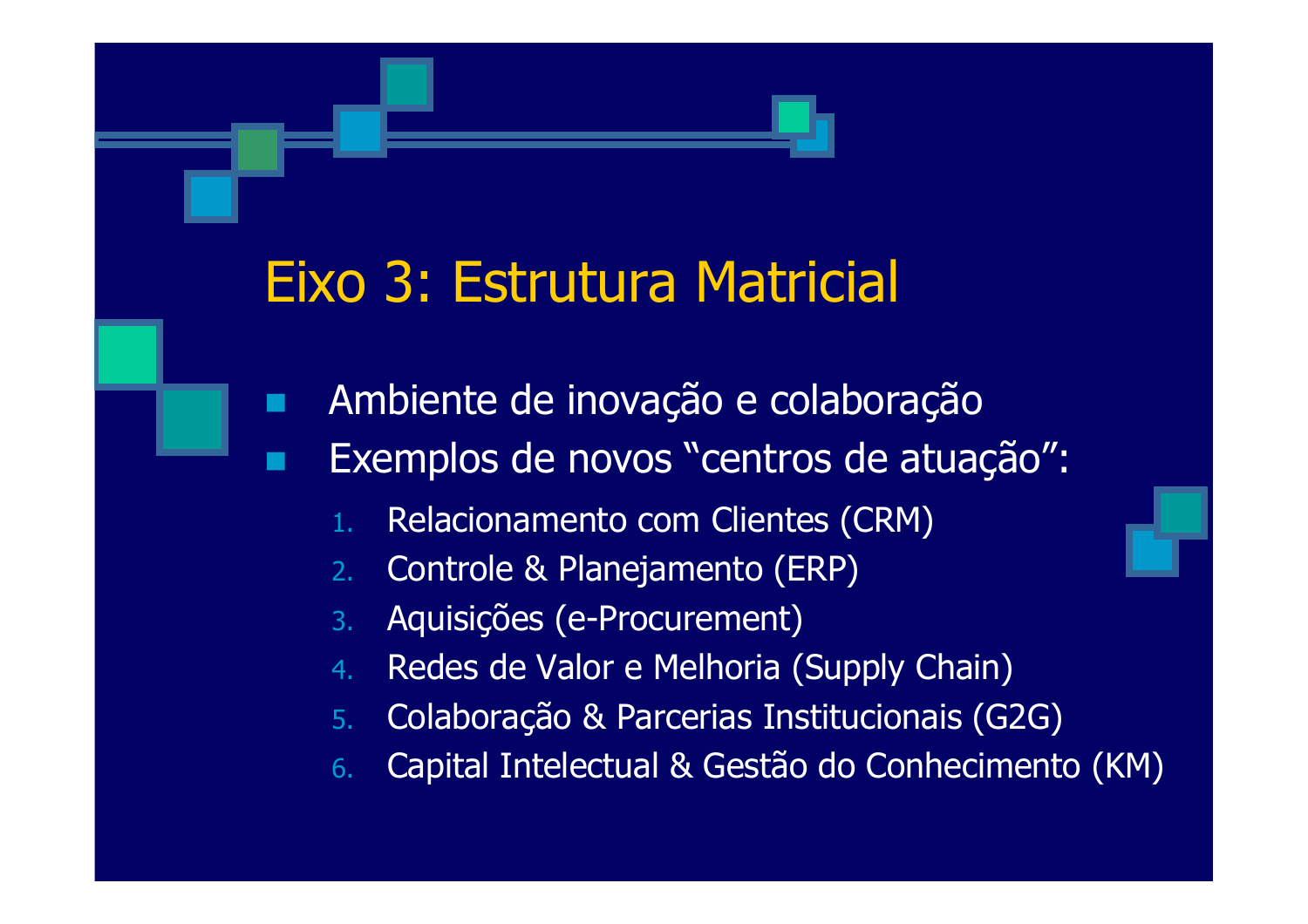#### Eixo 3: Estrutura Matricial

- Identificar clientes e áreas de negócio  $\blacksquare$
- Capacitação multidisciplinar + legislação
- Abordagem setorial e regional
- **Identificar novos clusters**
- Gerentes de Negócios (!)
- Novas formas de organização do trabalho (força de trabalho situacional, desk-share, e-learning etc)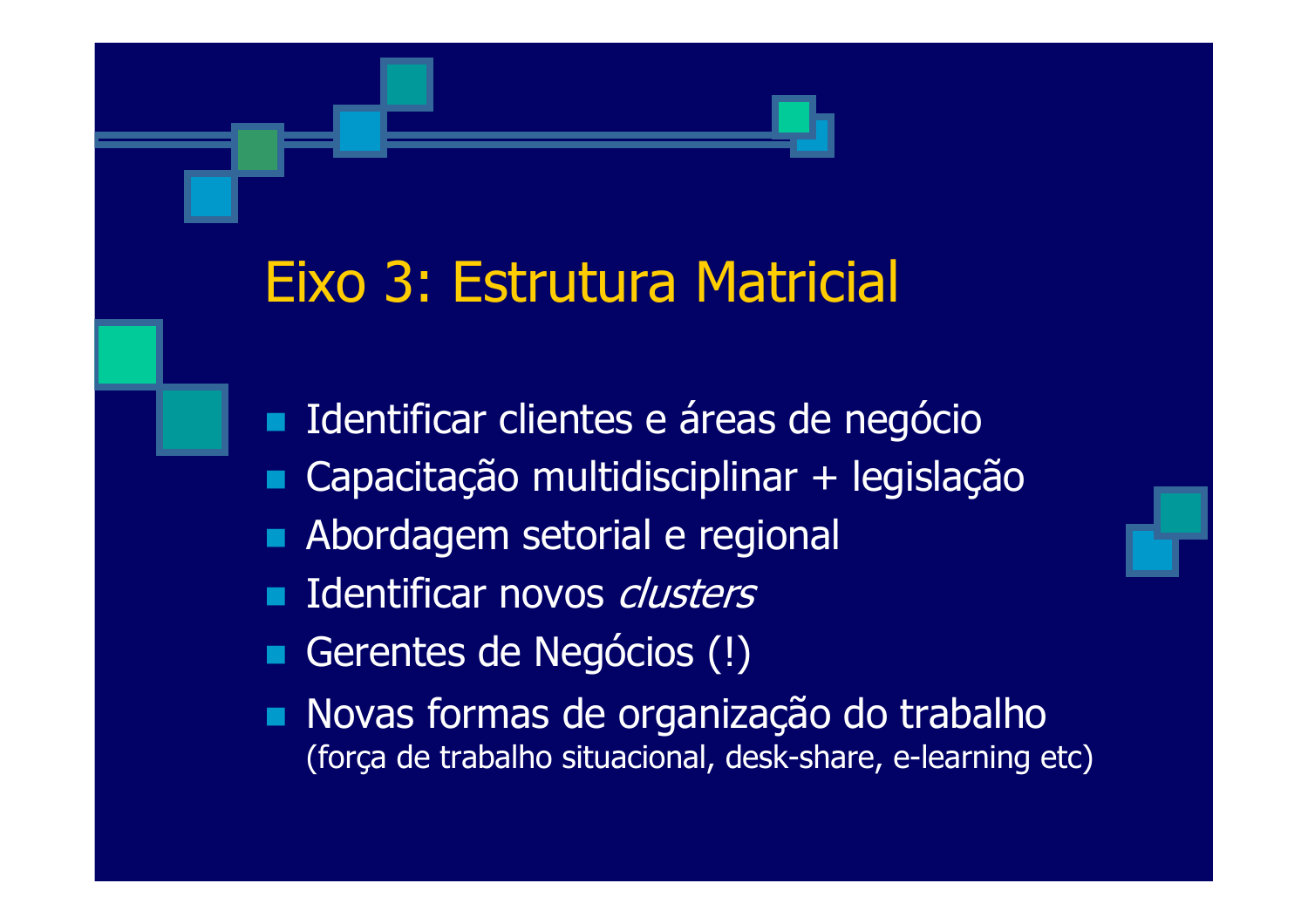#### Proposta – Visão #01

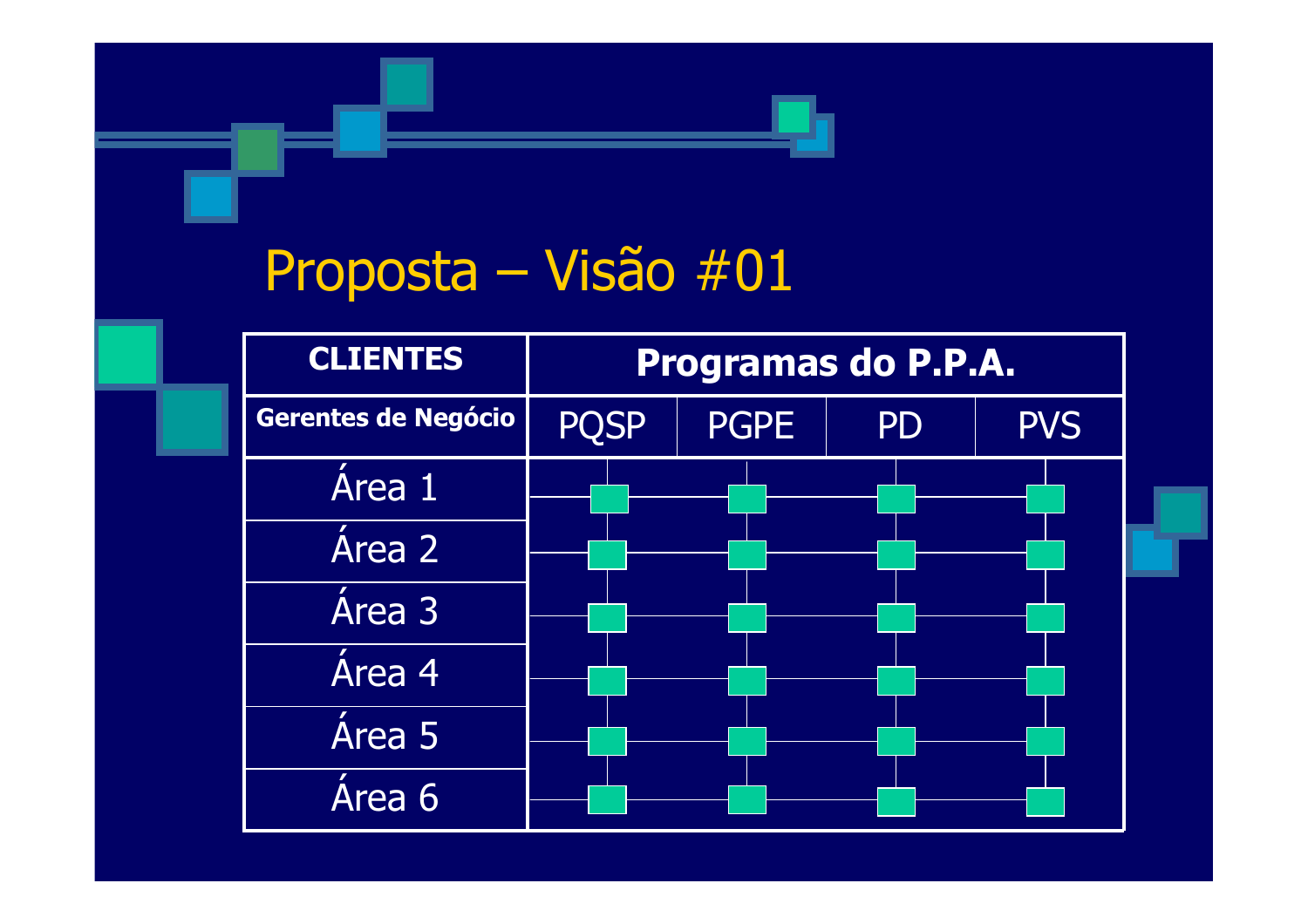#### Proposta – Visão #02

#### Gestão e Avaliação Estratégica de Programas

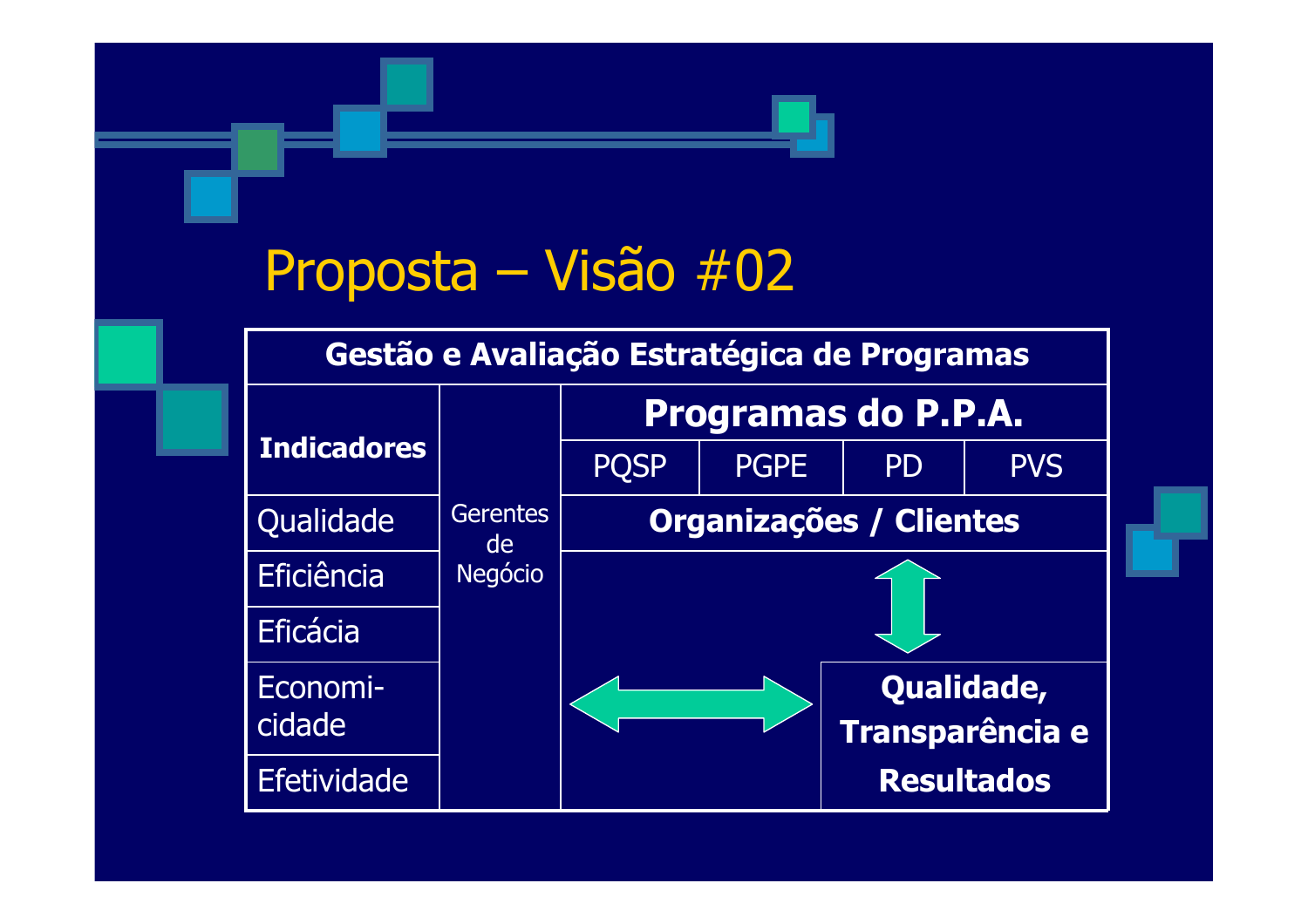